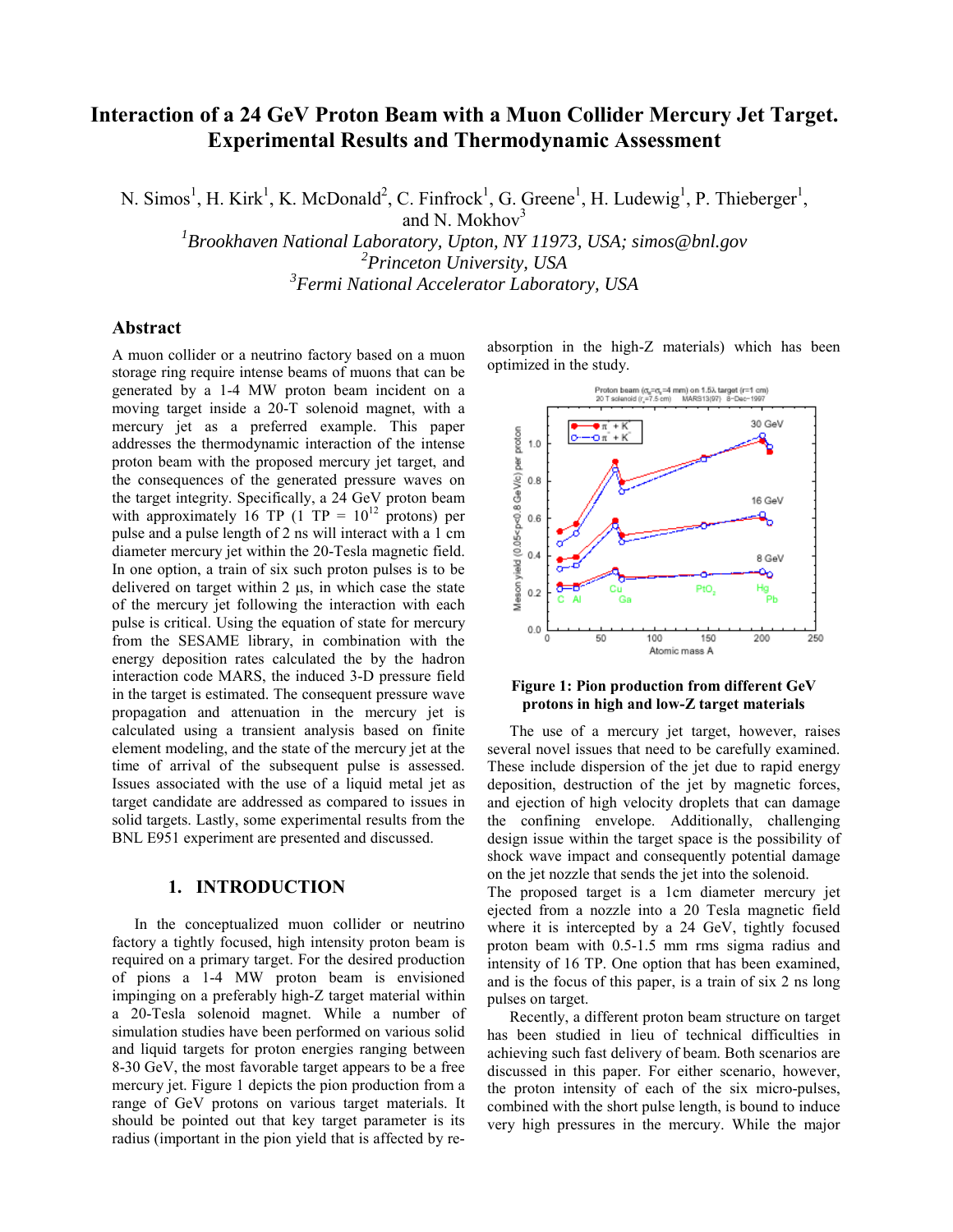issue is the likelihood of jet destruction from a single micro-pulse, the potential for pressure waves arriving at the nozzle is of engineering importance. These pressure waves are generated in the Hg jet from its interaction with the proton beam and travel back toward the nozzle along the undisturbed jet.

Within the context of the BNL E951 experiment, a mercury jet and carbon targets have been exposed to 24 GeV protons of up to 4 TP per single bunch and focused down to  $0.6 \times 1.6$  mm<sup>2</sup> spot. Dispersal of the mercury jet was observed with velocities up to 50 m/sec. Evidence of nozzle exposure to pressure waves was also recorded. A summary of the mercury jet experiment is included in a section of this paper.

## **2. MUON PRIMARY TARGET**

Figure 2 is a schematic view of pion production, capture and initial phase rotation. As shown, a 24 GeV proton beam is incident on a skewed target inside the high-field solenoid magnet followed by a decay and phase rotation channel. The current (optimized for pion yield) tilted beam/jet configuration, shown in Figure 3, calls for a mercury jet at 100 mrad and the proton beam at 66 mrad. An additional consideration of any configuration is the need to have a sufficient interaction region (2-3 interaction lengths) something that favors a high-Z target material such as mercury given the geometrical constraints.



**Figure 2: Schematic concept of targetry and capture based on a tilted configuration of proton beam and mercury jet.**

## *2.1 Mercury Jet Target Issues*

The use of a mercury jet target raises a number of issues that need considerable attention. These issues are associated with the presence of a strong magnetic field, the rapid heating of the mercury by the proton beam and the subsequent dispersion.

As the mercury jet enters the field eddy currents are induced in the jet and the Lorentz force on these currents could lead to the distortion of the jet. The interaction of the mercury jet with the magnetic field is studied in detail in [5,6,7] with reference to experimental data. An important point to be made is the generated magnetic pressure on the mercury jet that is expected to damp mechanical perturbations and also add inward radial pressure.

Preliminary estimates (verified by the E951 experiment) have shown that the mercury jet will disperse after it interacts with a single proton pulse. What is key, however, is estimating the time scale of jet destruction. For this study that evaluates the scenario of six (6) 2-ns micro-pulses within 2  $\mu$ s, the time of destruction is important in that the goal is to have all six micro-pulses see an intact jet. A consequence of the jet's dispersion is the ejection of droplets that, when at very high velocities, can cause serious damage to the target space.

Noted earlier is a concern related to the survivability of the jet nozzle experiencing a pressure wave effect that travels toward the nozzle. For a continuous jet with the interaction zone starting at some distance downstream of the nozzle, pressure waves are expected to travel through the undisturbed jet and reach the nozzle. While pressure amplitudes are expected to attenuate by the time the front reaches the nozzle, the many cycles over the life of the target enclosure could lead to nozzle fatigue failure. Within the scope of E951 experiment, an attempt was made to address the issue and preliminary results are shown in a later section of this paper.



**Figure 3: Tilted configuration: Schematic of proton beam/mercury jet target**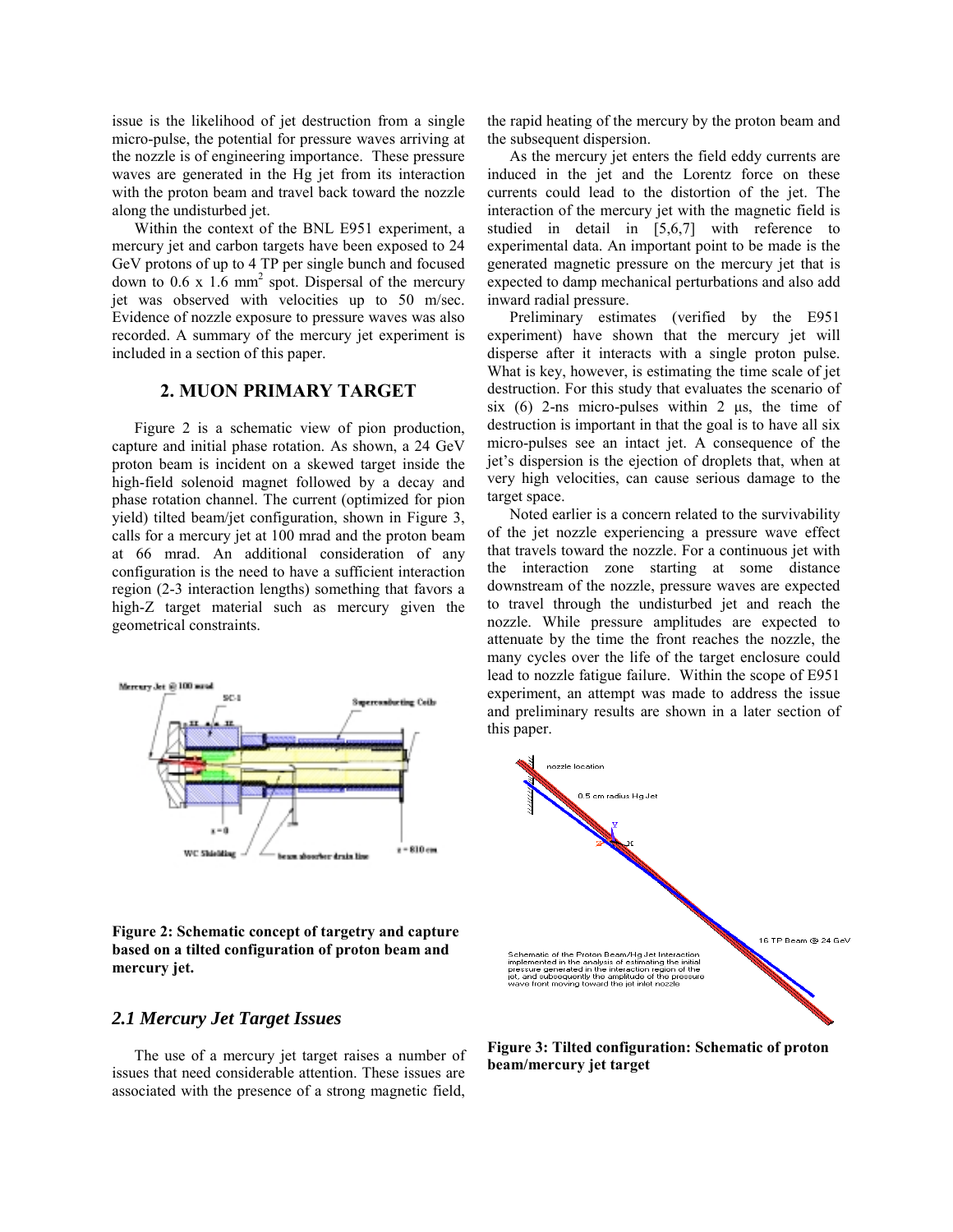#### *2.2 Muon Collider Beam Structure*

The baseline beam structure for this study consists of a train of six micro-pulses that are delivered on target within two (2) microseconds. Each micro-pulse has length of 2 ns and the time interval between them is approximately 440 ns. According to this beam delivery scheme, the jet and the beam are assumed co-linear. The current option [1], however, envisions a tilted configuration and a delivery scheme in which the time interval between bunches of 20 ms. Table 1 below is a summary of the latest beam parameters.

**Table 1: Muon Collider Parameters - Study II**

| Beam $\sigma_r$ (mm)                              | 1.5     |
|---------------------------------------------------|---------|
| Beam angle to magnet axis $\theta_{\rm p}$ (mrad) | $-67$   |
| Jet material                                      | mercury |
| Velocity v <sub>r</sub> (m/s)                     | 30      |
| $\text{Jet}$ radius $r_a$ (mm)                    | 5       |
| Jet angle to magnet axis $\theta_{\rm He}$ (mrad) | $-100$  |
| Crossing angle $\theta_{\text{cosining}}$ (mrad)  | 33      |
| t between bunches (ms)                            | 20      |
| Transda (CIII)                                    | $-60$   |

#### *2.3 Energy Deposition*

For all scenarios of beam delivery, the energy deposited in the mercury jet has been calculated using MARS [11]. In the co-linear interaction of proton beam and jet, peak energies of approximately 130 Joules/gm have been estimated. This peak energy is observed about 5 cm into the jet from the start of the interaction region. In the latest scheme, however, with the mercury jet tilted by 100 mrad and the proton beam by 67 mrad the peak energy deposition is approximately 49 Joules/g and it occurs about 25 cm downstream from the start of the interaction region. The significant reduction in energy deposited per micro-pulse will affect the condition of the jet between micro-pulses as well as its overall response to the train of six.

#### *2.4 Thermodynamic Interaction*

Upon jet/proton beam interaction, two processes are initiated, namely thermodynamic response and pressure wave initiation and propagation. Assuming that "thermalization" times are much smaller than acoustic diffusion times, the mercury jet will experience an almost instantaneous temperature increase followed by pressure waves and, at a slower pace, expansion of the heated mercury outward. First, the thermodynamic processes that take place within the system during the six-bunch pulse train are examined.

*Physical Properties of Mercury*

Density:  $\rho = 13.5 \text{ x g/cm}^3$ Compressibility:  $\kappa = 0.45 \times 10^{-10} \text{ m}^2/\text{N}$ Volumetric Thermal expansion:  $\alpha_v = 18.1 \times 10^{-5} \text{ K}^{-1}$ Specific Heat:  $c_v = 140$  J/Kg K Velocity of Sound  $= 1300$  m/s Critical Point Temperature:  $T_{cr}$  = 1593<sup>°</sup> C Critical Point Pressure:  $P_{cr}$  = 185 MPa

While the initial temperature and pressure can be estimated using the approximate formulae,

$$
\Delta Q = c_v \Delta T
$$
  
 
$$
\Delta P = \alpha_v \Delta T/\kappa
$$

thermodynamic processes that take place between pulses need the equation of state for mercury in order to be traced properly (two independent properties will define the exact state). The SESAME library [9] for mercury provides such a relationship and is used to better assess the pressure and temperature increases resulting from the series of micro-pulses.

When the jet enters the target space the mercury is in a compressed liquid state. The surface tension  $\gamma$  (450) dyn/cm for mercury) induces a pressure in the jet,

$$
P_{initial} = 2\gamma/r = 1800 \text{ dyn/cm}^2
$$

This pressure is higher than the saturation pressure at the temperature indicating the initial compressed liquid state. At the end of the first micro-pulse, the mercury has increased its pressure and temperature through a constant volume process. During this process all the energy deposited by the beam is converted into internal energy. From the thermodynamic stand point the key question to be answered is whether the mercury in any part of the interaction zone has entered the critical regime (both pressure and temperature above the critical values). Based on peak energy depositions per micro-pulse of 130 J/g, the increase in temperature is approximately  $940^{\circ}$  C and the peak pressure  $3780$  MPa. Clearly no mercury has entered the critical regime after a single micro-pulse and so the jet is still a highly compressed liquid.

During the time interval between micro-pulses (440 ns), an adiabatic expansion of the pressurized mercury (adiabatic because heat transfer is much too slow a process to take place at these small times) is taking place. This implies that the entropy in the mercury at the end of the first micro-pulse and the start of the second is constant. To exactly define the state of the mercury at the beginning of the second micro-pulse the specific volume or density needs to be defined. The volumetric change of the heated mercury is proportional to the stretching of material that occurs at the interface of two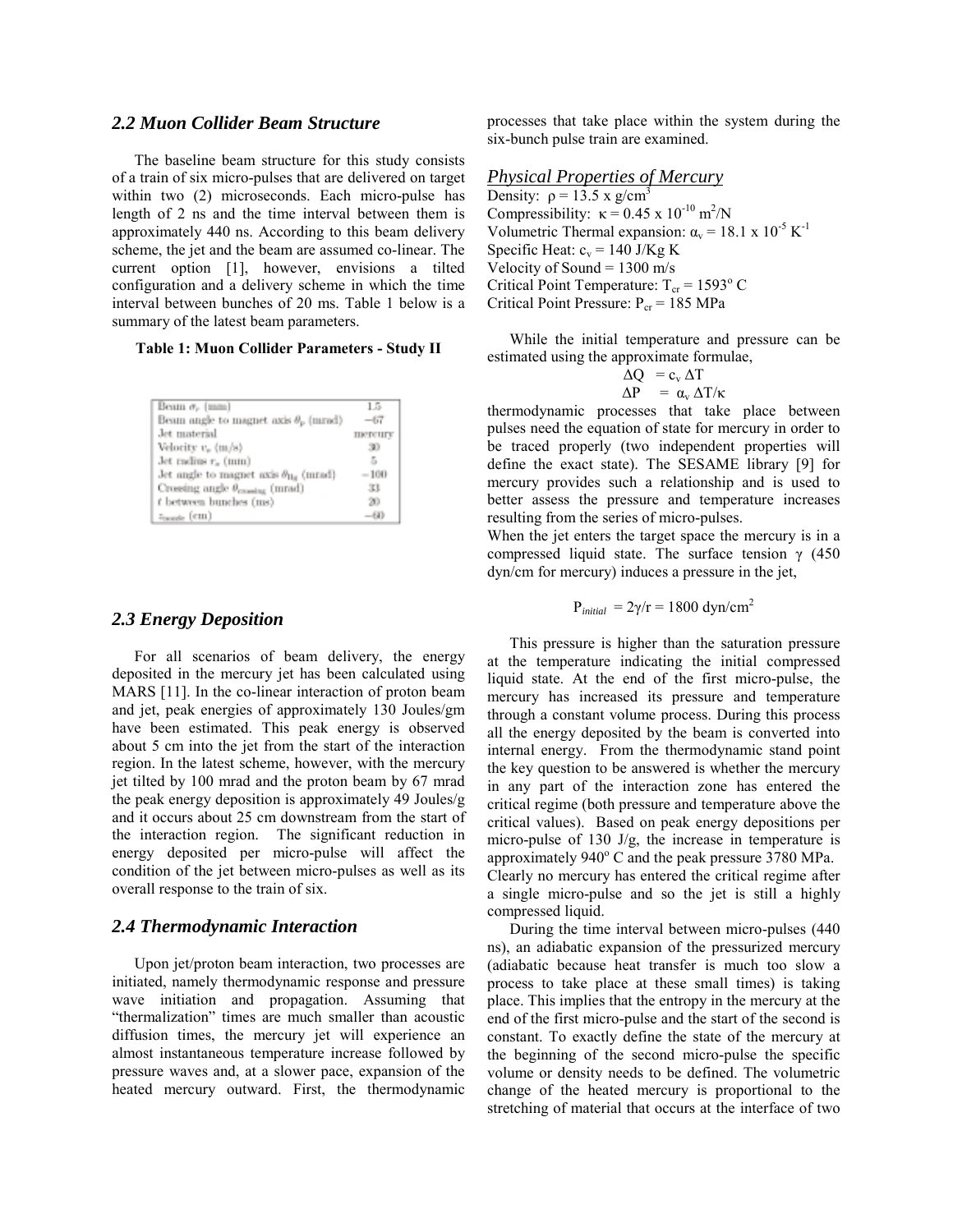distinct zones. To estimate the volumetric change, consider an infinitesimal volume of mercury d**V** experiencing a change of temperature **∆T** and pressure **∆P**. From the relations below the outward velocity **U**r as function of sound velocity **c** of material in the jet can be estimated along with the volumetric change.

K.E. = 
$$
\frac{1}{2} \rho \ dV U_r^2 = \Delta P \delta(dV)
$$
  
\n $\Delta P \approx \alpha_v \ \Delta T/k$   
\n $\alpha_v = (\partial V/\partial T)_P$   
\n $\delta(dV) = \alpha_v \ dV \ \Delta T$   
\n $U_r^2/c^2 = 2 \alpha_v^2 \ \Delta T^2$   
\n $U_r = \sqrt{2} [\alpha_v \ \Delta T] \ c$ 

It is apparent from the above relations that the movement of bulk material as a result of thermal gradients is just a percentage of the velocity of sound that generated pressure waves travel. So, while the pressure field is experiencing the passage of the generated pressure waves (superimposed onto the thermodynamic pressure) the exchange of heat and bulk material movement is governed by much slower processes (pressure waves do not move mass around).

Using the constant entropy process and the final specific volume (expansion resulted during the 440 ns) based on the volumetric material expansion the state of the mercury just before the arrival of the second pulse is defined. From the SESAME table, it is estimated that the mercury has not crossed the saturation line and is still a compressed liquid but of much higher temperature and pressure than it has originally started. The two-step process (constant volume heat addition and adiabatic expansion) repeats upon the arrival of the second pulse in the train. While the pressure at the end of the second pulse exceeds  $P_{cr}$ , the peak temperature in the jet (T<sub>max</sub> = 1716 K) is still below  $T_{cr}$ . Following the adiabatic expansion, mercury moves further away from the critical point. This implies that after two successive pulses the mercury is still a compressed liquid while the elapsed time is approximately 884 ns. Repeating the two-step process for the third pulse it is estimated that the part of the jet with peak energy deposition crosses the critical point. The subsequent behavior of the jet and the interaction between distinct zones within it is an ongoing effort. In [4] consequences of exceeding a threshold are discussed. Given the uncertainties of such state and its consequences on the jet integrity, avoiding it altogether is a preferred option.

Based on the latest scenario of a tilted beam/jet configuration, the estimated peak energies deposited per pulse are below 50 J/g. While complete calculations for this latest profile are not yet available, there is strong indication that the jet could possibly survive all six pulses without entering the critical zone even if the entire train is delivered in 2 µs.

#### *2.5 Predictions of Pressure Wave Generation*

Using the energy deposition of the head-on interaction scenario with peak value 130 J/g and the equation of state for mercury from [9] an initial temperature and pressure distribution was assessed for the 30 cm long and 1 cm radius jet. The initial pressure distribution was incorporated into a finite element model using the ANSYS [13] code and the wave equation was solved through a transient analysis.



**Figure 4: Pressure development in the cross section of the mercury jet with peak energy deposition**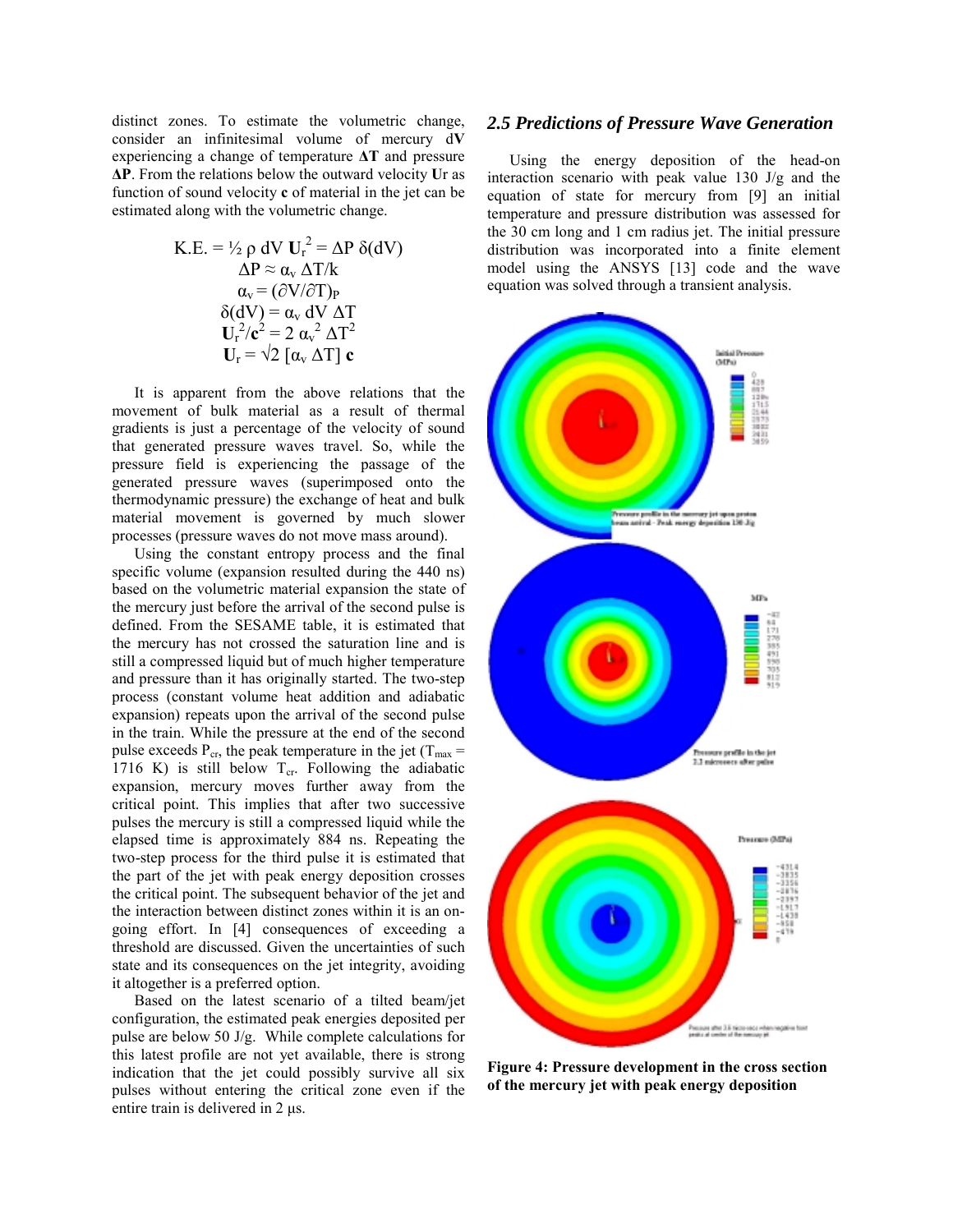The primary goal of this analysis was to estimate the time scale in which high negative pressures start to appear in the jet. No further assessments, past the state of negative pressure, are attempted due to limitations of the computational tool. In conjunction with the previous section that deals with the thermodynamic processes that take place and the time structure of the pulse train, the time of high negative pressure generation is compared with the duration of the pulse train. Expecting that the generation of negative pressures will be the result of radial wave reflection, an analysis was carried out by focusing on the jet cross-section with peak energy deposition. Figure 4 depicts various snap shots of the pressure profile during radial wave propagation and reflection. Following the initial pressure distribution (at the end of the 2-ns pulse) a pressure waves initiate due to gradients and traverse the jet radius. As seen from the analysis results excessive negative pressures (above 50 MPa) appear after more than 2.2 µs have elapsed. Such time is larger than the time needed for all six 2-ns pulses to be delivered.

Figure 5 depicts the pressure oscillations in the jet and at several radial distances. Of importance is the first half-cycle which indicates that the jet is in positive pressure state throughout for the time of interest.



**Figure 5: Pressure radial oscillations in mercury jet**

#### *2.6 Pressure Wave-Jet Nozzle Interaction*

The initial pressures that are generated in the interaction zone of the jet are approaching 3800 MPa. While the interaction zone of the jet may be broken up a few microseconds after the proton beam arrival, the upstream section of the jet is still intact and will allow for the propagation of pressure waves toward the nozzle. At issue is the amplitude of the pressure wave front when it arrives at the nozzle and impacts on the walls. The estimated time of the arrival of the front is approximately 100 µs based on a 15-cm distance between the beginning of the interaction zone and the nozzle. Figure 1 shows the schematic of the model that was used.

Figures 6-8 show snapshots of the pressure profile along the mercury jet in a cut through the long axis. While pressures start out as positive as a result of the rapid energy deposition and the inability of the Hg to accommodate the thermal expansion, it quickly turns negative in the center of the interaction zone as a result of the wave reflections and sign reversal from the free surface of the jet. While part of the interaction region may be destroyed, the pressure front will advance toward the nozzle through the undisturbed jet.



**Figure 6: Initial Pressure in the Hg Jet**



**Figure 7: Pressure profile at 5 µs after beam arrival**



**Figure 8: Pressure profile upon arrival of the front at nozzle location**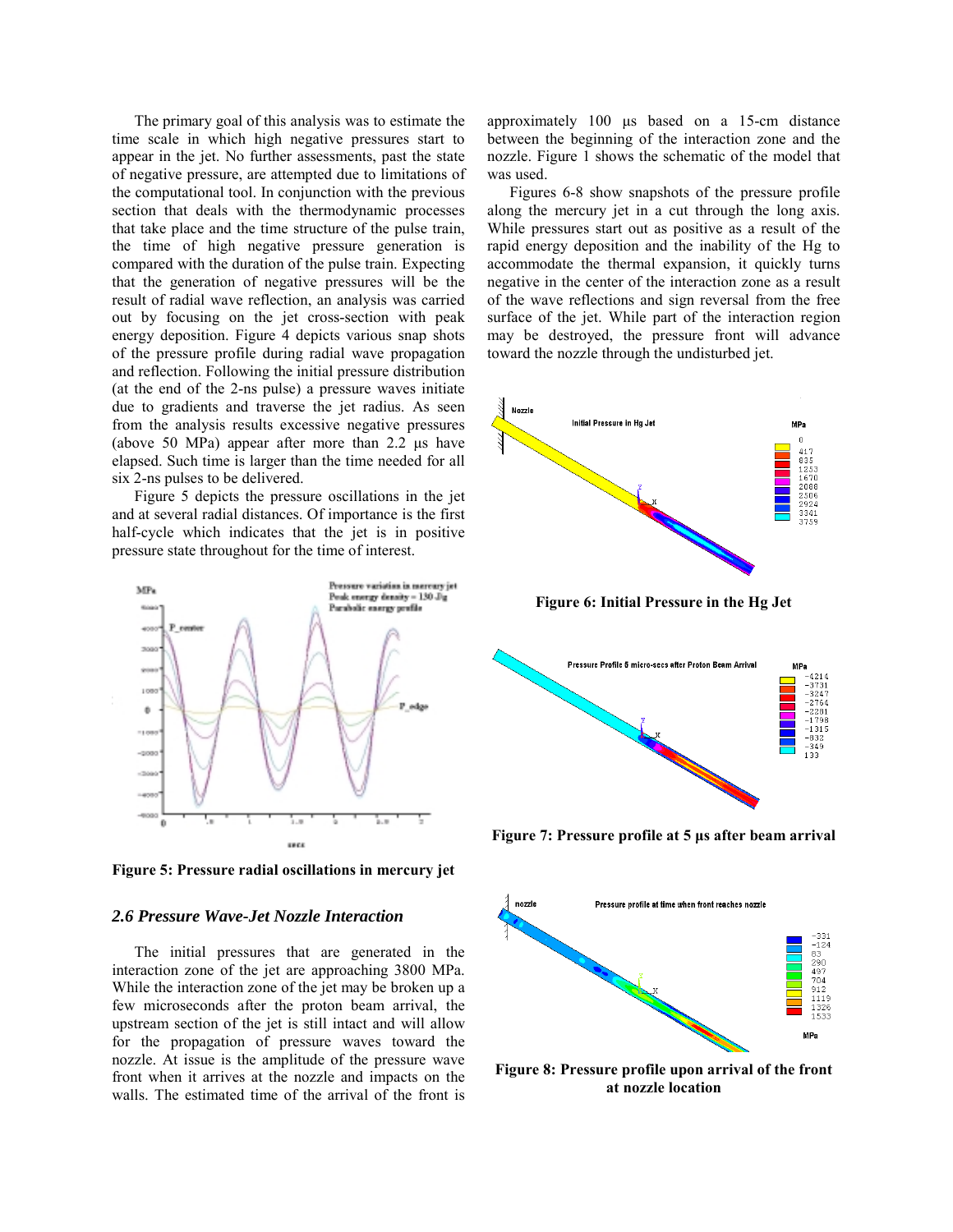As expected, the pressure wave will attenuate as it travels through the undisturbed part of the jet. Figure 9 depict the pressure wave fluctuation and amplitude at different in the nozzle vicinity. The amplitude of the pressure wave when it arrives at the nozzle is approximately 100 MPa. While such a pressure may result in nozzle and jet channel stresses that are below the strength limits, a large number of such impacts will accumulate during the operation of the machine that may lead to fatigue failure. The latter becomes more of an issue considering the high irradiation doses the structural materials will receive because of their proximity to the target.



**Figure 9: Pressure wave amplitude arriving at nozzle**

# **3. EXPERIMENTAL RESULTS BNL E951**

In the BNL muon targetry experiment E951 the interaction of a mercury jet with a proton beam was studied without the 20 Tesla magnetic field. A schematic of the target chamber is shown in Figure 10.



**Figure 10: Schematic of the BNL E951 set-up for the mercury jet target test including the strain gauge array**

To record the mercury jet dispersal two camera systems were used with recording capabilities: 1) at rate of 4 kHz with shutter settings for each frame set to 25 µs and 2) 16 frames at speeds up to 1 MHz and exposure time of 150 ns per frame.

The potential pressure wave effect on the jet nozzle was recorded with the use of fiber-optic strain gauges that were placed on the jet target enclosure as shown in Figure 10.

#### *3.1 Mercury Jet Experimental Results*

In the E951 experiment the mercury jet trajectory overlapped with the proton beam for 19 cm. The diameter of the jet at the interaction region ranged between 0.7 cm and 1.7 cm. Achieved proton beam intensities ranged between 0.5-4.0 TP and spot sizes were of the order of 1.6 mm in x-dir and 0.9 mm in ydir rms sigma radius.

Dispersal of the mercury was observed by viewing prominences as they left the bulk of the mercury jet. Figure 11 depicts a series of frames recorded during the experiment showing the evolution of the jet dispersion. Of importance is the time scales in which events occur. Specifically, the appearance of material emanating from the free jet surface occurs at 0.75 ms. However, a fast camera with capabilities of 1 frame/µs revealed that the initiation of jet dispersion occurred at a time of  $\sim$  40 $\mu$ s. Such delay time from the onset of proton beam/jet interaction is well in line with the estimates made on the basis of volumetric expansion within the jet. Further, measured velocities of 5 to 50 m/s also tend to agree with velocities estimated from  $U_r = \sqrt{2} [\alpha_v \Delta T] c$  in which, as observed, the bulk velocity of ejected material is proportional to the temperature rise, which in turn is directly proportional to the intensity of the impinging protons.



**Figure 11: Mercury jet interaction with 24 GeV 3.8 TP** beam of the E951 experiment;  $t = 0$  ms; .75 ms; 2 **ms; 10 ms; 18 ms**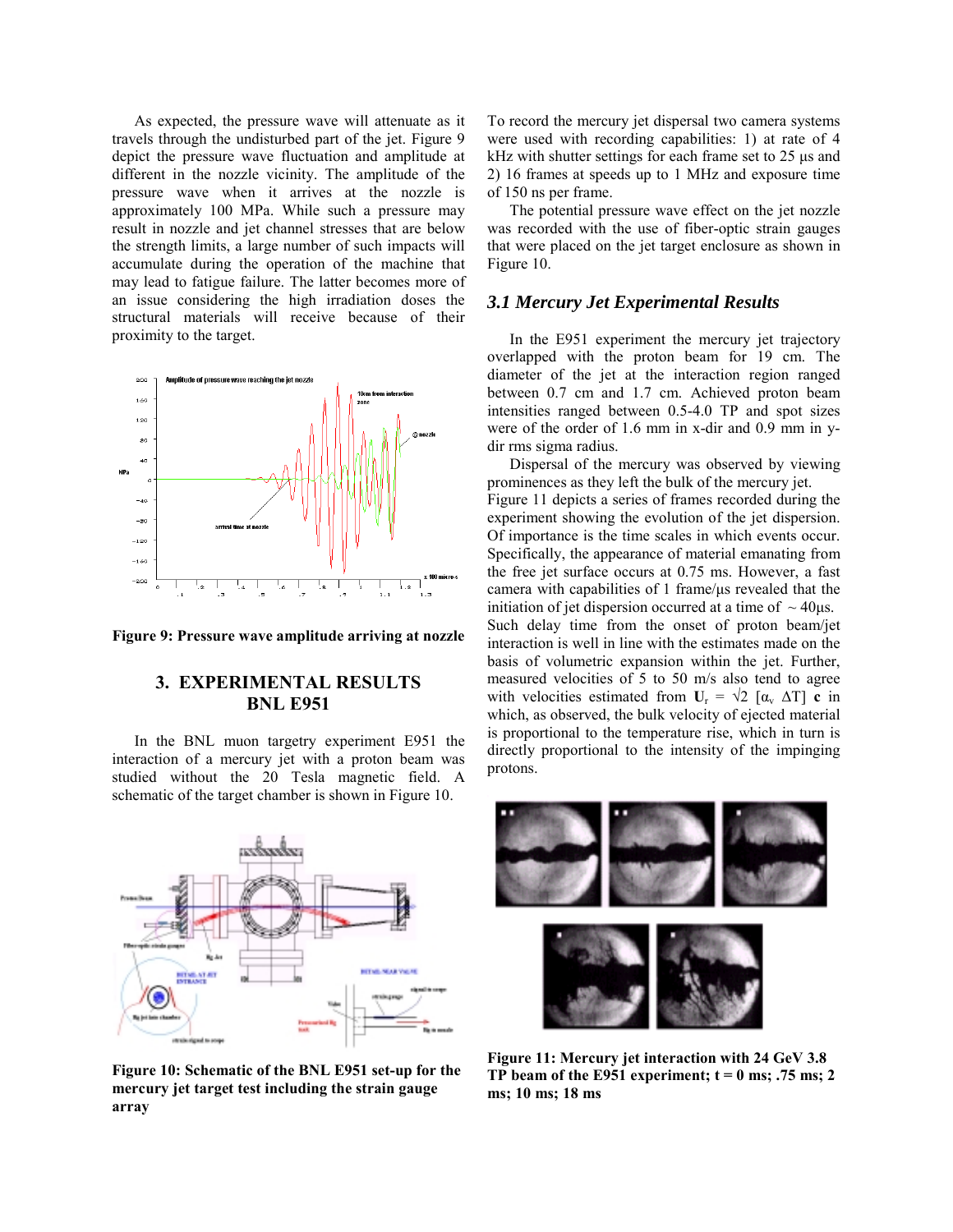## *3.2 Jet Nozzle Results*

The available set-up provided an opportunity to address the issue of shock waves reaching the jet nozzle. As a result, four fiber optic strain gauges were placed at selected locations in the mercury line (shown in Figure 10). Specifically, a gauge was placed on the line that supplies mercury to the jet just upstream of the nozzle. This gauge, placed along the pipe as shown, is expected to register any activity associated with a wave returning from the jet. The geometry and size of the supply pipe did not allow for the gauge to be placed with hoop orientation. Potential strains along the hoop direction in the pipe wall are expected to be much higher than the axial and thus more easily detectable. Strains in the supply pipe will be the direct result of the pressure in the contained mercury.

In addition to the nozzle gauge, one was placed at the valve outlet (furthest location in the supply pipe upstream of the nozzle) and two were installed on the nozzle mounting plate on either side of the nozzle.

Strains for beam intensities ranging between 0 TP and 4 TP (0 TP being the case of jet activity alone) were recorded. While the beam intensity was much lower than anticipated, thus keeping the potential strain aggravation due to shock quite low, still some clear evidence of activity was recorded. Shown in Figure 12 is the strain recorded by the nozzle gauge for back-toback pulses with similar intensities (3.75 TP). The stability in the measuring system is shown to be excellent. The front part of the record is the noise from the flowing Hg in the supply pipe. The spike indicates the arrival of the proton beam and it is the effect of photons on the gauges. Beyond that there is clear evidence of activity induced by the proton beam interacting with the jet. Figure 13 quantifies the effect by comparing the strain induced by the jet alone with that of the interaction.



**Figure 12: Strain near nozzle from back-to-back proton pulses of same intensity**



**Figure 13. Strain comparison between the case of (a) jet and beam interaction and (b) jet only**

#### **4. SUMMARY**

Based on (a) theoretical/computational predictions of the behavior of a mercury jet interacting with an energetic, focused proton beam and (b) on observations made during the E951 experiment the following conclusions are made:

- Thermodynamic analysis of the interaction process shows that for a train of six, 2-ns long micro-pulses brought on target within 2 µs the target has a chance of survival (not dispersing) in the new titled configuration. In the head-on interaction, however, parts of the jet interaction region will exceed the critical state and the post jet behavior is hard to predict.
- Generated pressure waves induce high negative stresses that try to break the jet apart but their onset is slightly longer than the 2 µs time span assumed for beam delivery.
- Dispersion of the jet, as predicted and also verified by the E951 experiment, is a much longer process than sound travelling. Further, the predicted velocities of the ejected material from the jet were generally confirmed.
- Evidence of pressure waves travelling back toward the nozzle was seen in the E951 experiment. The achieved beam intensities, however, were not high enough such that definitive statements about the survivability of the nozzle can be made.